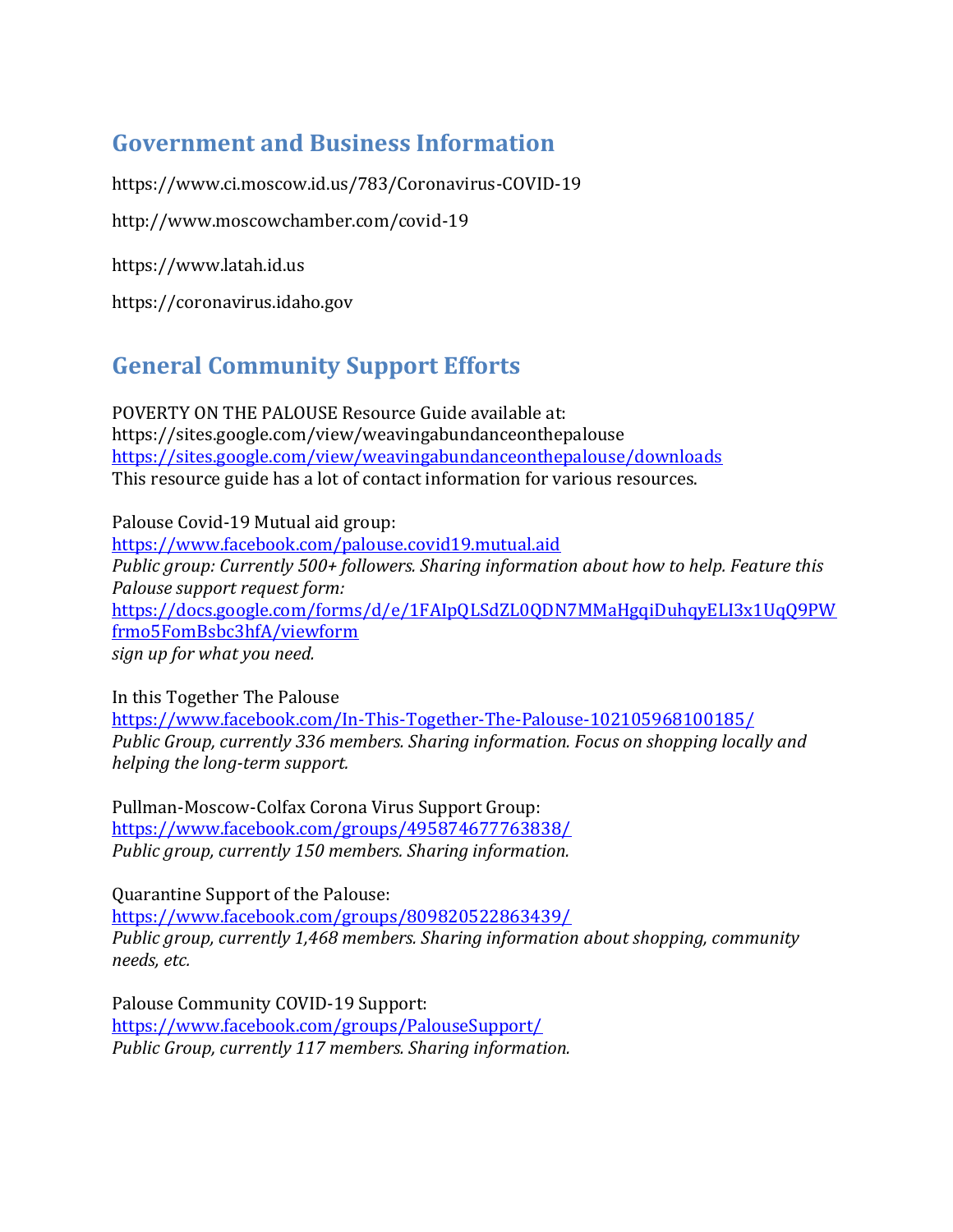## **Food insecurity**

#### *No Hungry Children on the Palouse*

<https://www.facebook.com/groups/997995057269783/>

They are collecting and distributing food and supplies when they know of people who need it. Volunteers needed.

### *Food not Bombs of the Palouse:*

Serving hot vegetarian meals and providing packaged foods 4:30pm – 6:30pm on Sundays. Curbside To Go at 405 South Van Buren Street, Moscow, ID (parking lot of First Presbyterian Church) and delivery. https://www.facebook.com/FNBPalouse/

## *FREE FOOD. [Safari Pearl Comics](https://www.facebook.com/safaripearlcomics/?__tn__=%2CdKH-R-R&eid=ARBQcQz5Ci-bjzO-3oZu3sEd7yePwv-3CfIEc3eesN-CtNbX_3vaJc-l-8p9tmkDTvB74kOCUoOgGSMC&fref=mentions&hc_location=group)*

Temporary food pantry, 660 W Pullman Rd, Moscow. Variety of foods; gluten free, dry goods, canned goods, formula, bread. Distance donating, Mon-Sat 11a-6p, knock on the door, message on fb https://www.facebook.com/safaripearlcomics/ or call (208) 882- 9499 for food. Accepting donations of food and funds to buy food.

### *Mela Bangladeshi Cuisine*

Will offer free takeout meals to all community members on Monday from 3 p.m. to 6 p.m. in downtown Moscow. Mela co-owner, Shaheen Khan, said she wants to give back to the community that helped her restaurant grow from a small Moscow Farmers Market vendor to the bustling business they are today that serves authentic dishes from Khan's home country of Bangladesh.

### *Oak on Main in downtown Pullman*

Now providing free dinners every Tuesday starting this week. The free meals will be available for take-out from 4:00 to 6:00 on Tuesdays until further notice. This week's Feeding Our Friends dinner from Oak on Main will be sherry chicken and rice with a green salad. Oak on Main is still accepting monetary donations to help with the effort.

### *The Vandal Food Pantry and Mobile Food Pantry:*

Stay up to date and follow us on Facebook and Instagram @VolunteerUIdaho and view our webpage at [uidaho.edu/foodpantry](https://l.facebook.com/l.php?u=http%3A%2F%2Fuidaho.edu%2Ffoodpantry%3Ffbclid%3DIwAR0MApOPS1JaR42gDYX36dD0vy85_kVKbt_DPSNrJMM6e87HCDp7sn-iISU&h=AT2xEeMmDfe-657R3EDhNHPIZu9PXROKvFutVV2nUgQQUcw2kwClvOjbtyuNktyx_Zbna5gjmRP_cACTREgbKJnHpOEf3kg2QrdOIN_emToN7D9VZEnILPTnNyd2MMN-XJIf6QlZdrYZzBSs7PpV0wwoogklW8tteHvcuxk)

### *Moscow Food Bank*

110 N Polk, Moscow <https://stmarysparishmoscow.org/moscow-food-bank/> on Facebook at<https://www.facebook.com/moscowidahofoodbank/?fref=ts>

#### Center for Volunteerism and Social Action – Bruce and Kathy Pitman Fund for Student Emergencies

<https://www.facebook.com/VolunteerUIdaho>

Local stores in Kendrick and Deary are shopping and delivering groceries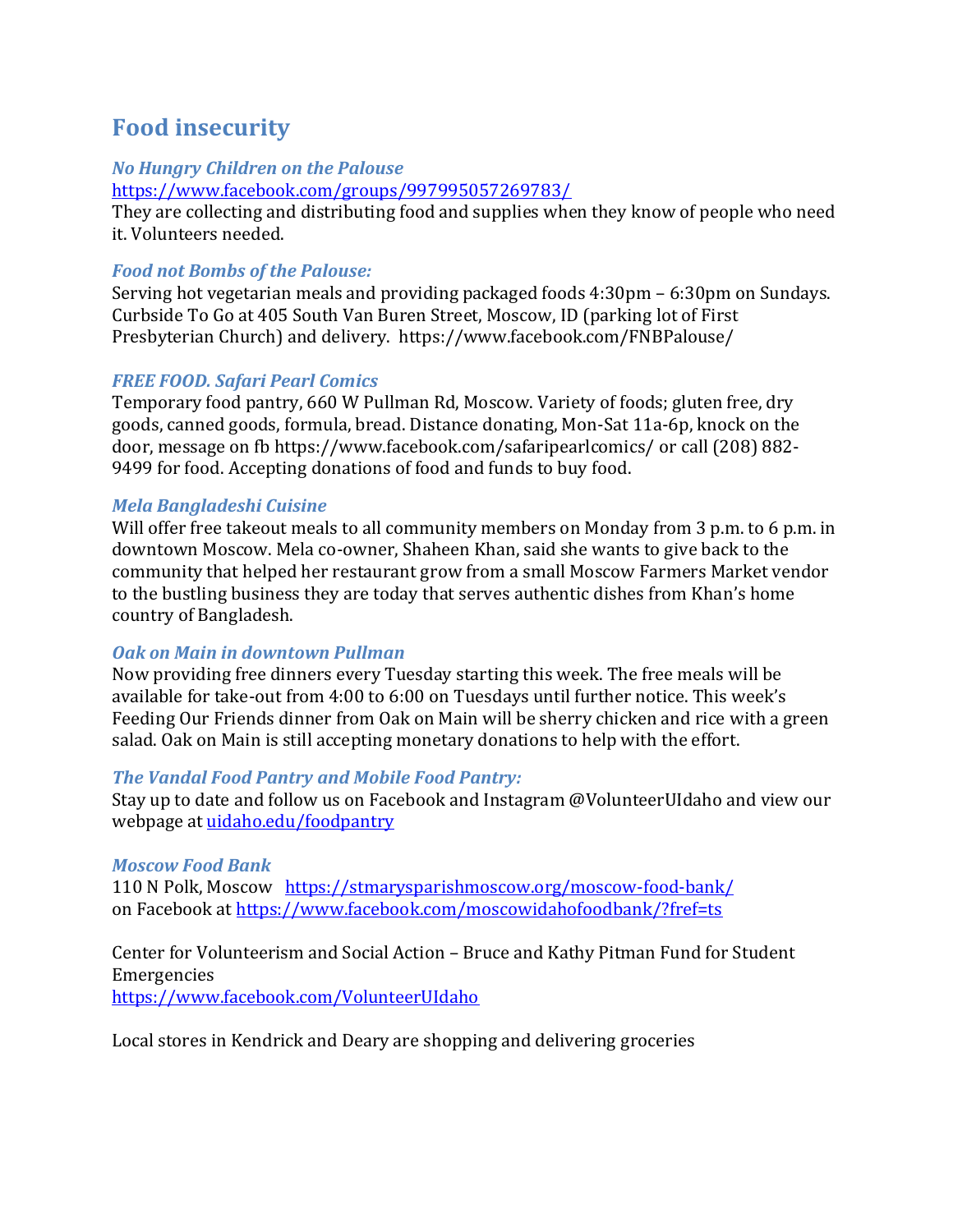Troy Seniors: As of today Sandy Kilborn has packaged up and delivered 30 boxes of food for them. They have Tom Lamar's phone number should they need anything. He has been making weekly trips to Moscow to pickup medications etc.

Friendly Neighbors of Moscow has shifted to pick-up service at the 1912 Center for their senior meals.

### **Local food producers:**

Bi-monthly local food resources newsletter - to receive the newsletter email cdephelps@uidaho.edu local resources are also shared on https://www.facebook.com/pcfoodcoalition/

Support for small farms and farmers markets through www.cultivating success.org and https://www.facebook.com/IdahoSmallFarms/;

Idaho Victory Garden course https://campus.extension.org/course/view.php?id=1000

We have an excellent local network through the Palouse-Clearwater Food Coalition, Rural Roots, Moscow Farmer's Markets and others.

- CSA's contacting their members
- Senior Meal Sites: working with their regular clientele
- Moscow School District: Superintendent is communicating with employees and patrons about a large variety of issues including food. MSD Student Meals/ Nutrition - <https://www.msd281.org/meals>

## **Housing and Other Economic Insecurity**

Family Promise of the Palouse - <https://www.familypromisepalouse.org/>(208) 882-0165

Idaho Health and Welfare – includes link to apply for Medicaid expansion <https://healthandwelfare.idaho.gov/> Food stamps, Medicaid, and other Assistance Benefits: 1-877-456-1233

Moscow Regional office [https://healthandwelfare.idaho.gov/ContactUs/Region2/MoscowFieldOffice/tabid/](https://healthandwelfare.idaho.gov/ContactUs/Region2/MoscowFieldOffice/tabid/509/Default.aspx) [509/Default.aspx](https://healthandwelfare.idaho.gov/ContactUs/Region2/MoscowFieldOffice/tabid/509/Default.aspx)

Sojourner's Alliance. https://www.sojournersalliance.org/

Spectrum Internet Assist for qualified households <https://www.spectrum.com/browse/content/spectrum-internet-assist>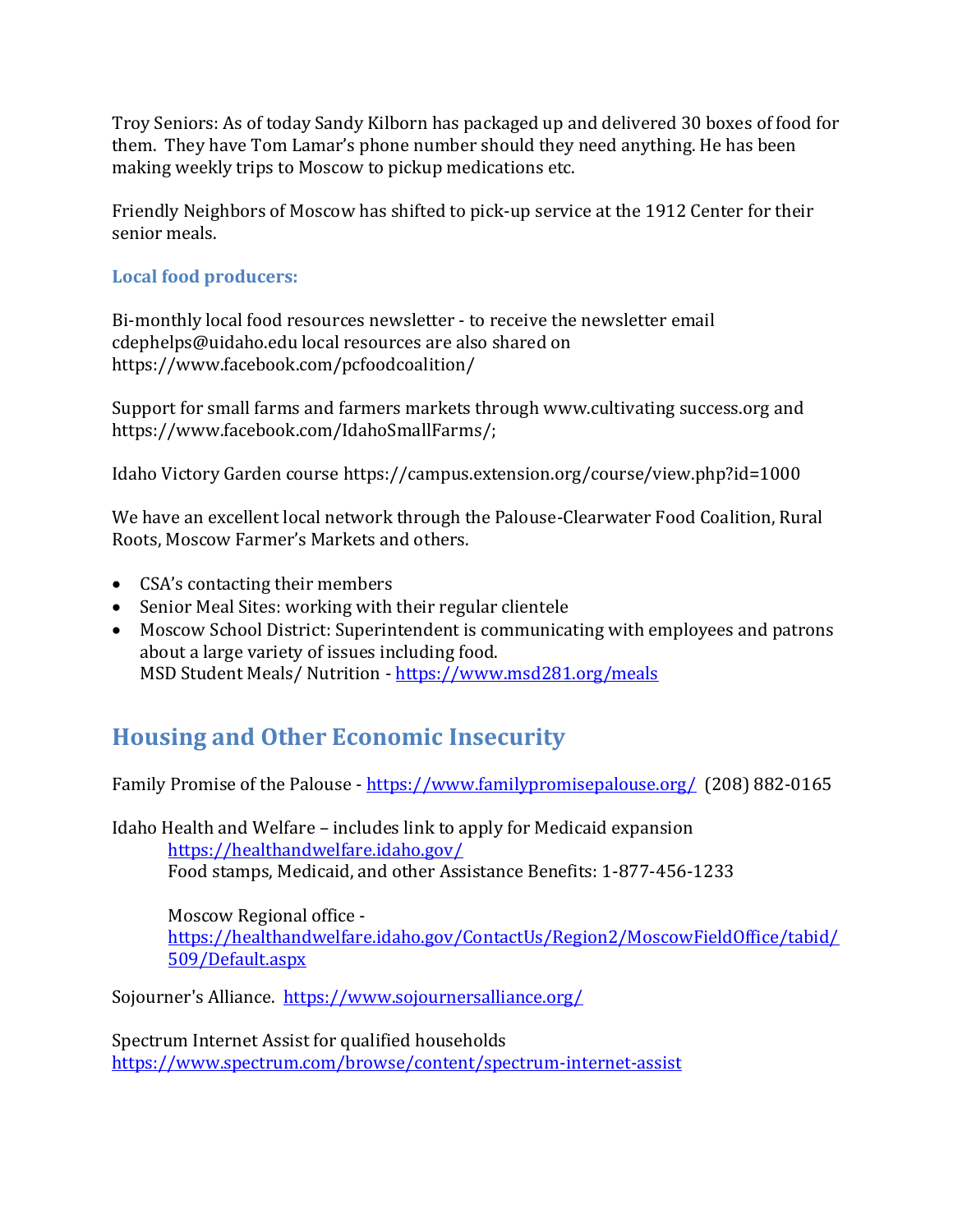## **Medical**

PH-INCD: [https://idahopublichealth.com](https://gcc02.safelinks.protection.outlook.com/?url=https%3A%2F%2Fidahopublichealth.com%2F&data=02%7C01%7Ctlamar%40latah.id.us%7C4eaf1cd31f434894876208d7d4beb7c1%7Ccd7fefc86890438a8ba96a2f90c2b284%7C0%7C0%7C637211788388279759&sdata=AjDZEe73Bn65u7OIRuOCrU5TsPU7LYyiuzX0RgHMpAI%3D&reserved=0)

Public Health Hotline: 1-866-736-6632

CHAS Health Services: <https://chas.org/health-alerts> 208.848.8300

Gritman Medical Center COVID-19 hotline: 208-883-4109

Idaho H&W Hotline: 1-888-330-3010 Idaho Department of Health and Welfare new tollfree number to call with questions about COVID-19 or the Statewide Stay-Home Order. It will be staffed Monday through Friday, 8 a.m. to 6 p.m.

Idaho Governor's office: [https://Coronavirus.idaho.gov](https://gcc02.safelinks.protection.outlook.com/?url=https%3A%2F%2Fcoronavirus.idaho.gov%2F&data=02%7C01%7Ctlamar%40latah.id.us%7C4eaf1cd31f434894876208d7d4beb7c1%7Ccd7fefc86890438a8ba96a2f90c2b284%7C0%7C0%7C637211788388279759&sdata=llM2JQzWKoghSauQvaKY5Ci2JngQGqyj9E9ZahjIbTA%3D&reserved=0) [https://coronavirus.idaho.gov/statewide-stay-home-order](https://gcc02.safelinks.protection.outlook.com/?url=https%3A%2F%2Fcoronavirus.idaho.gov%2Fstatewide-stay-home-order&data=02%7C01%7Ctlamar%40latah.id.us%7C4eaf1cd31f434894876208d7d4beb7c1%7Ccd7fefc86890438a8ba96a2f90c2b284%7C0%7C0%7C637211788388289746&sdata=AYjOo0qiZXulHAsakHjrOUsaq5xoxWFPQni%2FTF21yyg%3D&reserved=0)

CDC Coronavirus-2019: [https://CDC.gov/coronavirus/2019](https://gcc02.safelinks.protection.outlook.com/?url=https%3A%2F%2Fcdc.gov%2Fcoronavirus%2F2019&data=02%7C01%7Ctlamar%40latah.id.us%7C4eaf1cd31f434894876208d7d4beb7c1%7Ccd7fefc86890438a8ba96a2f90c2b284%7C0%7C0%7C637211788388289746&sdata=QFJJaB1zfXG8nuHEe2c0e1FM3F8TbAxoYpPv5Q8Sgl8%3D&reserved=0)

CDC symptom checker: [https://www.cdc.gov/coronavirus/2019-ncov/symptoms](https://gcc02.safelinks.protection.outlook.com/?url=https%3A%2F%2Fwww.cdc.gov%2Fcoronavirus%2F2019-ncov%2Fsymptoms-testing%2Ftesting.html&data=02%7C01%7Ctlamar%40latah.id.us%7C4eaf1cd31f434894876208d7d4beb7c1%7Ccd7fefc86890438a8ba96a2f90c2b284%7C0%7C0%7C637211788388299745&sdata=wkr3cg%2FlbqgBtFtjJLA03n%2FveaHqNTx8RrUuQk3g250%3D&reserved=0)[testing/testing.html](https://gcc02.safelinks.protection.outlook.com/?url=https%3A%2F%2Fwww.cdc.gov%2Fcoronavirus%2F2019-ncov%2Fsymptoms-testing%2Ftesting.html&data=02%7C01%7Ctlamar%40latah.id.us%7C4eaf1cd31f434894876208d7d4beb7c1%7Ccd7fefc86890438a8ba96a2f90c2b284%7C0%7C0%7C637211788388299745&sdata=wkr3cg%2FlbqgBtFtjJLA03n%2FveaHqNTx8RrUuQk3g250%3D&reserved=0)

Idaho District 2 Rural Crisis Center Network: 1-877-897-9027

### **Personal Protective Equipment (PPE)**

#### *Need:*

Gritman Hospital needs PPE. https://gritman.org/coronavirus/ Donations of PPE: We will graciously accept donations of personal protective equipment like N95 masks, surgical masks, gowns, goggles, face shields and more. Please contact our Materials Management department 208-883-2230.

Long-term care facilities need PPE. Donations are very helpful. Call the facility first.

#### *Production resource:*

Two FaceBook groups for makers producing PPE (sew, laser, 3D print, etc). Lots of great patterns/plans and collaboration:

#### Global group:

[https://www.facebook.com/groups/opensourcecovid19medicalsupplies/?hc\\_location=ufi](https://www.facebook.com/groups/opensourcecovid19medicalsupplies/?hc_location=ufi)

#### PNW group:

[https://www.facebook.com/groups/pnwcovid19relief/?hc\\_location=ufi](https://www.facebook.com/groups/pnwcovid19relief/?hc_location=ufi)

#### **NRS**

NRS has redirected portions of its supply chain, logistics and distribution operations to support the cause. NRS has arranged urgent air-freight shipment of 30,000 respirator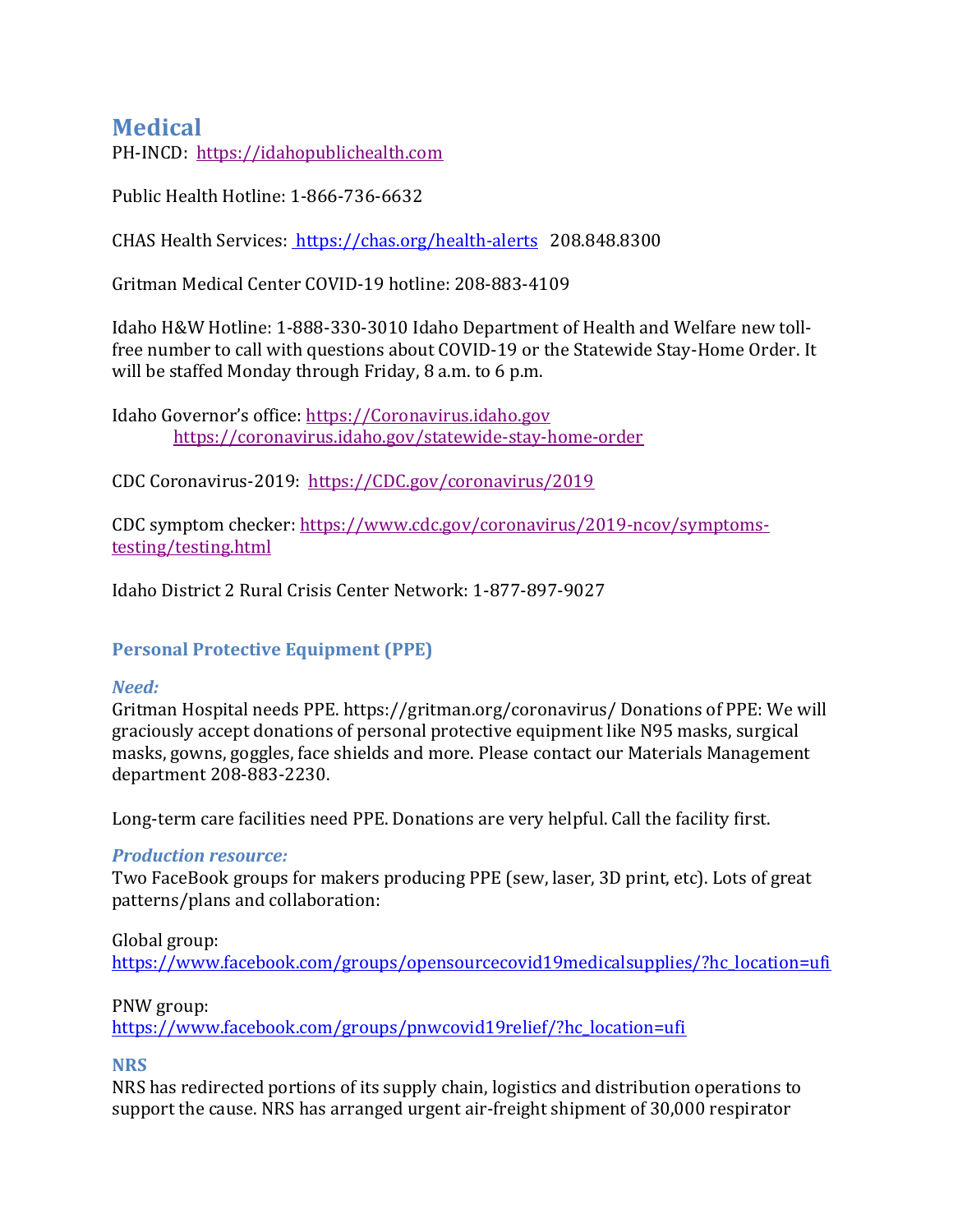masks, which will be distributed from the distribution center in Moscow, Idaho. NRS is also sourcing protective goggles, surgical masks, and suits along with additional respirators. NRS will donate PPE to the Moscow Volunteer Fire Department and will offer medical facilities fair-market pricing. NRS plans to fulfill requests from hospitals and agencies in Idaho and the Northwest initially but will distribute more broadly as supplies allow.

## **Mental and Emotional Health:**

Suicide prevention number Idaho District 2 Rural Crisis Center Network: 1-877-897-9027

Alternatives to Violence of the Palouse http://atvp.org/index.shtml <https://www.facebook.com/atvpsupport/> ATVP helpline. Locally (509) 332-HELP. (208) 883-HELP. Or toll-free: 1-877-334-2887.

Palouse Advocacy League <https://www.facebook.com/PalouseAdvocacyLeague> *Preventing Suicide & Ending Stigma*

Mindfulness FB page: <https://www.facebook.com/events/689342758491881>

Quarantine Dance Group (Native American dancing in this time of need) <https://www.facebook.com/groups/203363744333591/permalink/206883317314967/>

Go outside and Howl at 8pm: <https://www.facebook.com/groups/howlat8/?fref=nf>

# **Companionship**

## **Elderly and people at risk**

Try to partner a volunteer or two with someone in need. This will hopefully create a partnership and provide some contact between them. The older person probably needs food and conversation. Social isolation is a hard thing. The person may also have other needs.

Letter writing/phone calls to the elderly.

Watch out for:

- People overloading sewer and septic treatment facilities by flushing materials other than toilet paper (like paper towels, torn-up t-shirts, sanitizer wipes, etc.)
- Need to delay visits to the recycling center.
- Pet resources (chamber flyer)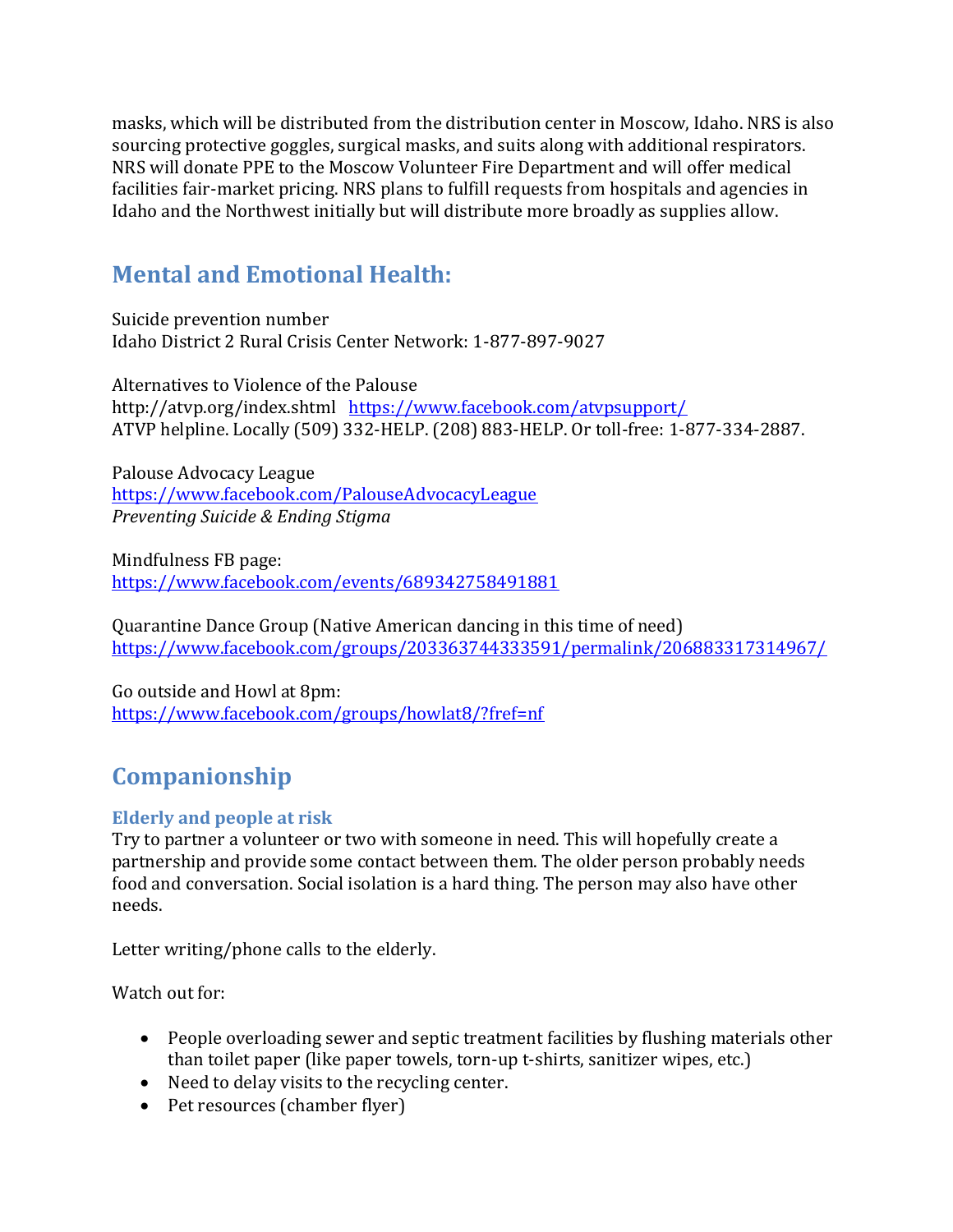- Domestic violence concerns
- Delivery assistance changes for various at-risk populations (elderly, single parents with kids)
- Impacts of community members with Change of SMART Transit and Pullman Transit
- Kathie LaFortune is a great resource for PT, respite care, and other needs of households that include people with disabilities. (also, disability action center)
- reality of anticipating that the situation will get worse quickly
- plans for travel restrictions, including access to airport services

## **Economic: Business and Non-Profits**

Moscow Chamber of Commerce <http://www.moscowchamber.com/> <https://www.facebook.com/moscow.chamber/> #MoscowToGo Information about Covid-19 including groceries and other services at http://www.moscowchamber.com/covid-19

Pullman Chamber of Commerce also circulating information. And SEWEDA doing a business disruption survey.

PEP (County) - <http://www.pepedo.org/> Working with businesses in 8 local communities

Small Business Administration (SBA):

[https://www.uschamber.com/sites/default/files/023595\\_comm\\_corona\\_virus\\_smallbiz\\_lo](https://gcc02.safelinks.protection.outlook.com/?url=https%3A%2F%2Furldefense.com%2Fv3%2F__https%3A%2Fwww.uschamber.com%2Fsites%2Fdefault%2Ffiles%2F023595_comm_corona_virus_smallbiz_loan_final_revised.pdf__%3B!!JYXjzlvb!20TZpn5GsNzfS4ctkg5HphjDXzzGPWH_BN47utRxOymrCX8QzMkWABQrSETA85lD%24&data=02%7C01%7Ctlamar%40latah.id.us%7C37387ea14ef043e5aa9208d7d5b3fb0c%7Ccd7fefc86890438a8ba96a2f90c2b284%7C0%7C0%7C637212841522278979&sdata=h30QAGwIB1HOJTrLkidO9qZ4bi1N8Lm020Bc0xSG9os%3D&reserved=0) an final revised.pdf

Venmo is a system for payment – <https://venmo.com/?gclsrc=aw.ds&> Venmo tutorial:<https://www.youtube.com/watch?v=dgsb2BHuijA>

### **Grants available to non-profits:**

#### *Innovia Foundation:*

Monetary resources are available to help local NPOs meet community needs. See the description of the growing COVID-19 Response & Recovery Fund for North Idaho (below). <https://innovia.org/covid19/>

#### *Lewis-Clark Valley Healthcare Foundation:*

The official grant cycle for 2020 will open soon, however we are receptive to compelling needs anytime. [https://lewisclarkhealth.org/](https://gcc02.safelinks.protection.outlook.com/?url=https%3A%2F%2Flewisclarkhealth.org%2F&data=02%7C01%7Ctlamar%40latah.id.us%7C7dd9a98b9e534920069808d7cae88fc1%7Ccd7fefc86890438a8ba96a2f90c2b284%7C0%7C0%7C637200972513115051&sdata=%2B%2BFiC3hua%2FWaRcIP6s5u%2F7nRw84oMkRm%2B0j1DcezYXA%3D&reserved=0)

#### *COVID-19 Response and Recovery Fund for Idaho*

https://www.unitedwaytv.org/covid-19-response-and-recovery-fund-idaho